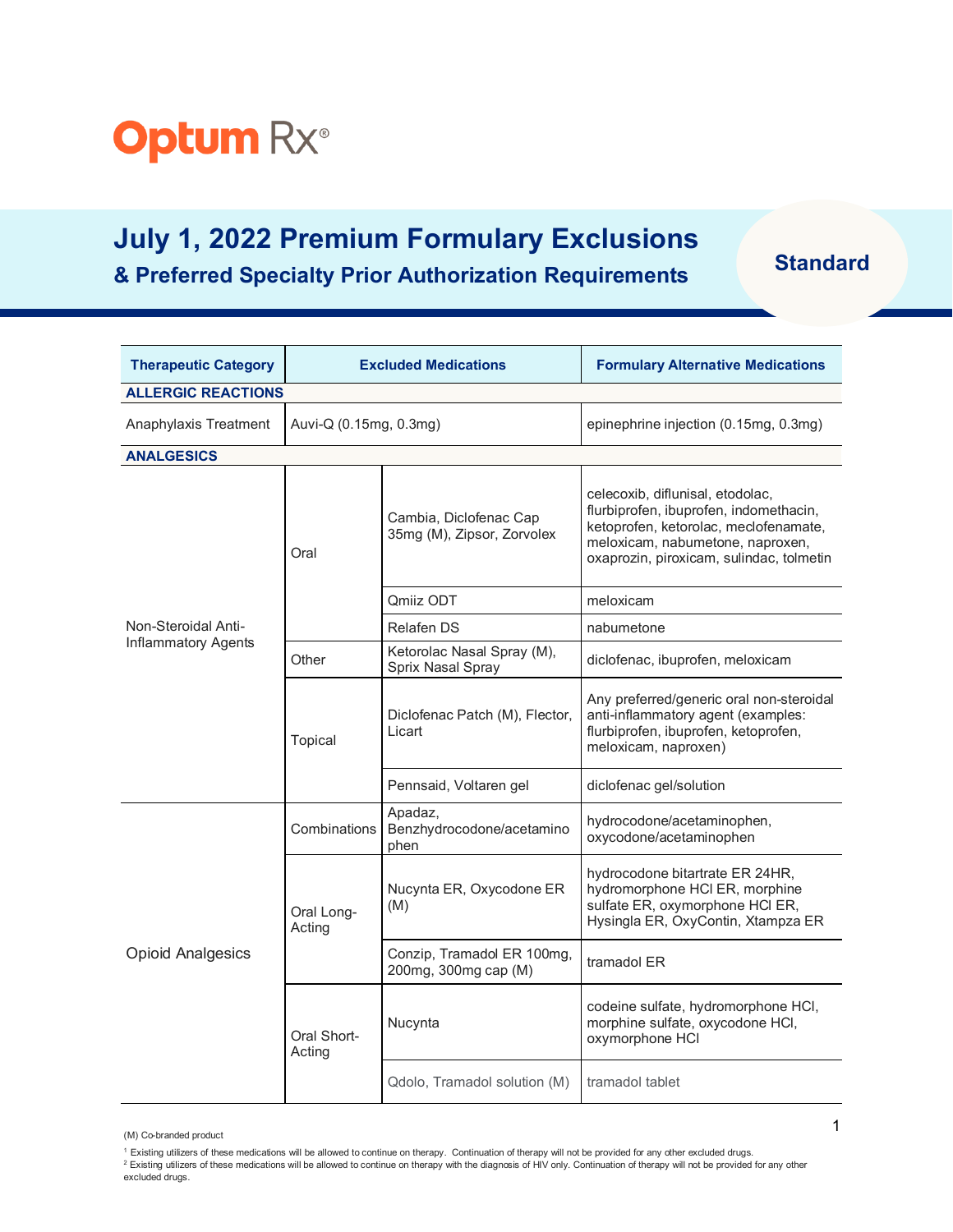| <b>Therapeutic Category</b>    | <b>Excluded Medications</b>                                     |                                                                           | <b>Formulary Alternative Medications</b>                                                                                 |  |
|--------------------------------|-----------------------------------------------------------------|---------------------------------------------------------------------------|--------------------------------------------------------------------------------------------------------------------------|--|
| <b>ANALGESICS</b>              |                                                                 |                                                                           |                                                                                                                          |  |
| <b>Opioid Analgesics</b>       | <b>Transmucosal Fentanyl</b><br>Analgesics                      | Fentora, Fentanyl<br><b>Citrate Buccal</b><br>Tab (M),<br>Lazanda, Subsys | fentanyl citrate lozenge                                                                                                 |  |
| <b>Skeletal Muscle</b>         | Norgesic Forte, Orphengesic Forte (M)                           |                                                                           | orphenadrine tab, aspirin                                                                                                |  |
| Relaxants                      | Baclofen solution 5mg/5ml (M), Ozobax                           |                                                                           | baclofen tablet                                                                                                          |  |
| <b>ANTIANXIETY AGENTS</b>      |                                                                 |                                                                           |                                                                                                                          |  |
| <b>Antianxiety Agents</b>      | Loreev XR                                                       |                                                                           | clonazepam, diazepam, lorazepam,<br>oxazepam, temazepam                                                                  |  |
| <b>ANTIBACTERIALS</b>          |                                                                 |                                                                           |                                                                                                                          |  |
| <b>Oral Antibiotics</b>        | Doryx 80mg, Doryx MPC, Doxycycline<br>Hyclate DR 80mg, Minolira |                                                                           | doxycycline, minocycline                                                                                                 |  |
| Vaginal Anti-Infectives        | Cleocin vaginal suppositories, Nuvessa gel                      |                                                                           | clindamycin vaginal cream,<br>metronidazole vaginal gel                                                                  |  |
| <b>ANTICONVULSANTS</b>         |                                                                 |                                                                           |                                                                                                                          |  |
|                                | Elepsia XR <sup>1</sup>                                         |                                                                           | levetiracetam                                                                                                            |  |
| Seizure Disorders              | Lamictal ODT Kit <sup>1</sup>                                   |                                                                           | lamotrigine ODT                                                                                                          |  |
|                                | Oxtellar XR <sup>1</sup>                                        |                                                                           | oxcarbazepine IR                                                                                                         |  |
| <b>ANTIDEPRESSANTS</b>         |                                                                 |                                                                           |                                                                                                                          |  |
| Antidepressants                | Bupropion XL (M) <sup>1</sup> , Forfivo XL <sup>1</sup>         |                                                                           | bupropion XL                                                                                                             |  |
| <b>ANTIFUNGALS, ORAL</b>       |                                                                 |                                                                           |                                                                                                                          |  |
| Oral Antifungals               | <b>Brexafemme</b>                                               |                                                                           | fluconazole tab                                                                                                          |  |
|                                | Tolsura                                                         |                                                                           | itraconazole cap                                                                                                         |  |
| <b>ANTIMIGRAINES</b>           |                                                                 |                                                                           |                                                                                                                          |  |
| <b>CGRP</b> Antagonists        | Emgality 120 mg/ml                                              |                                                                           | amitriptyline, atenolol, divalproex<br>sodium, nadolol, propranolol, timolol,<br>topiramate, venlafaxine, Aimovig, Ajovy |  |
|                                | Reyvow                                                          |                                                                           | Nurtec ODT, Ubrelvy                                                                                                      |  |
| Serotonin Receptor<br>Agonists | Onzetra Xsail, Tosymra, Zembrace Symtouch                       |                                                                           | rizatriptan ODT, sumatriptan injection,<br>sumatriptan nasal spray, zolmitriptan<br>ODT                                  |  |

<sup>(</sup>M) Co-branded product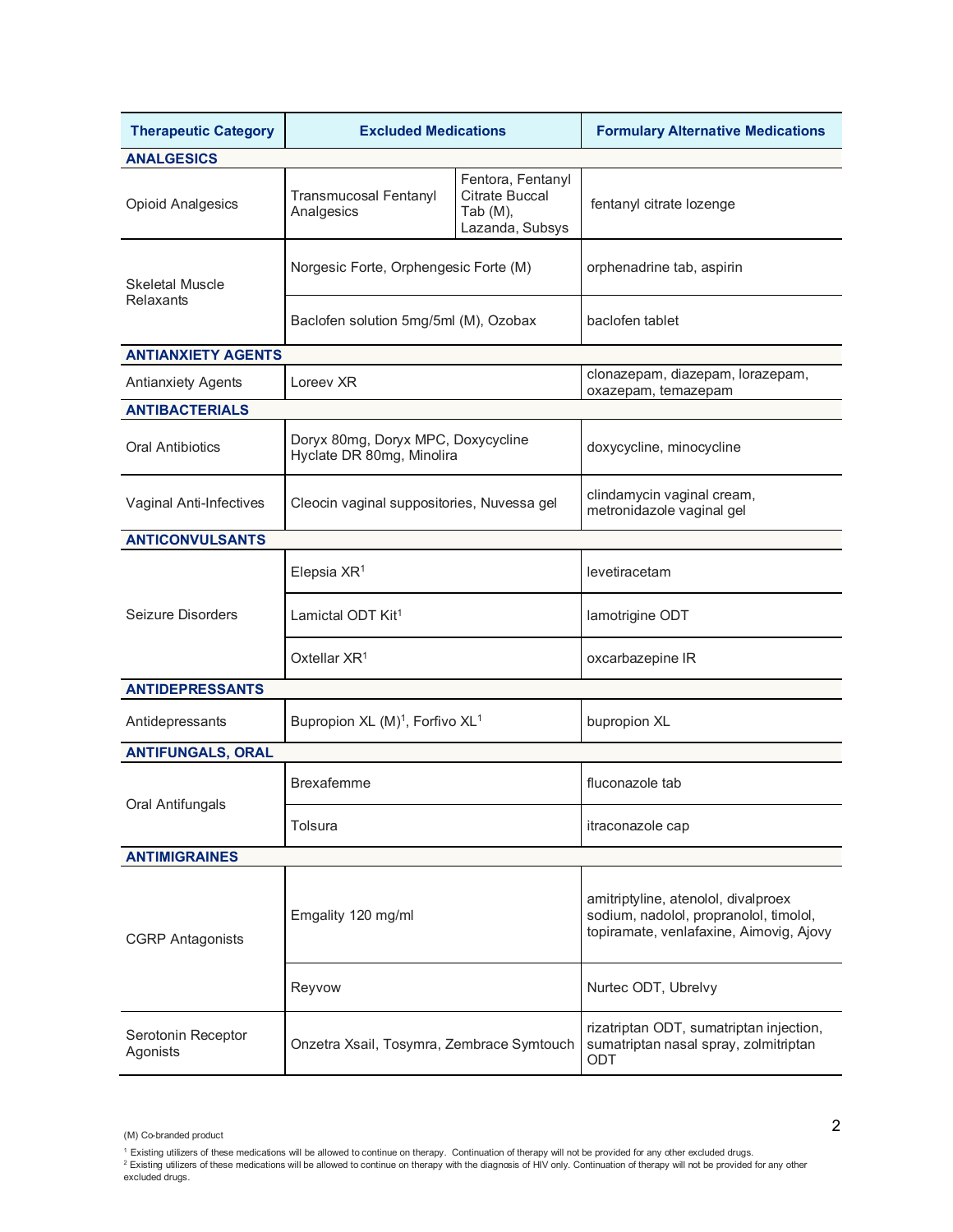| <b>Therapeutic Category</b>                     | <b>Excluded Medications</b>                                                                 | <b>Formulary Alternative Medications</b>                                                                                        |  |
|-------------------------------------------------|---------------------------------------------------------------------------------------------|---------------------------------------------------------------------------------------------------------------------------------|--|
| <b>ANTIPARKINSON AGENTS</b>                     |                                                                                             |                                                                                                                                 |  |
| <b>Parkinson's Disease</b>                      | Gocovri, Osmolex ER<br>amantadine                                                           |                                                                                                                                 |  |
| <b>ANTIPSYCHOTICS</b>                           |                                                                                             |                                                                                                                                 |  |
| Atypical/Second<br>Generation<br>Antipsychotics | Secuado <sup>1</sup>                                                                        | aripiprazole, asenapine, olanzapine,<br>quetiapine, quetiapine ER, paliperidone<br>ER, risperidone, ziprasidone                 |  |
| <b>ANTIVIRALS</b>                               |                                                                                             |                                                                                                                                 |  |
| Hepatitis B drugs                               | Vemlidy <sup>1</sup>                                                                        | entecavir,<br>tenofovir disoproxil fumarate                                                                                     |  |
| Hepatitis C drugs                               | Ledipasvir-Sofosbuvir (M),<br>Sofosbuvir-Velpatasvir (M)                                    | Epclusa, Harvoni, Mavyret, Vosevi                                                                                               |  |
| <b>HIV Drugs</b>                                | Cabenuva <sup>1</sup> , Descovy <sup>2</sup> , Temixys <sup>1</sup> , Vocabria <sup>1</sup> | Please talk to your doctor about<br>clinically appropriate options.                                                             |  |
| <b>AUTONOMIC &amp; CENTRAL NERVOUS SYSTEM</b>   |                                                                                             |                                                                                                                                 |  |
|                                                 | Adhansia XR                                                                                 | dexmethylphenidate ER,<br>methylphenidate ER, Vyvanse                                                                           |  |
|                                                 | amphetamine/dextroamphetamine ER cap                                                        | <b>Adderall XR</b>                                                                                                              |  |
| <b>Attention Deficit</b><br><b>Disorder</b>     | Azstarys                                                                                    | amphetamine-dextroamphetamine<br>IR/ER, dexmethylphenidate IR/ER,<br>dextroamphetamine IR/ER,<br>methylphenidate IR/ER, Vyvanse |  |
|                                                 | Qelbree                                                                                     | atomoxetine, clonidine ER, guanfacine<br><b>ER</b>                                                                              |  |
| Multiple Sclerosis                              | Extavia, Plegridy, Rebif,<br><b>Rebif Rebidose</b>                                          | Avonex, Betaseron                                                                                                               |  |
|                                                 | Ponvory                                                                                     | dimethyl fumarate DR, glatopa,<br>glatiramer, Avonex, Bafiertam,<br>Betaseron, Copaxone, Kesimpta,<br>Vumerity                  |  |
| <b>CARDIOVASCULAR</b>                           |                                                                                             |                                                                                                                                 |  |
|                                                 | Ezetimibe/Rosuvastatin (M), Roszet                                                          | atorvastatin, ezetimibe, rosuvastatin,<br>simvastatin                                                                           |  |
| Cholesterol-Lowering<br>Agents                  | Livalo, Zypitamag                                                                           | atorvastatin, lovastatin, pravastatin,<br>rosuvastatin, simvastatin                                                             |  |
|                                                 | Praluent                                                                                    | Repatha                                                                                                                         |  |
|                                                 | Conjupri, Katerzia                                                                          | amlodipine                                                                                                                      |  |
| Hypertension                                    | Inderal XL, Innopran XL                                                                     | propranolol ER                                                                                                                  |  |
|                                                 | Kapspargo                                                                                   | metoprolol ER                                                                                                                   |  |

<sup>(</sup>M) Co-branded product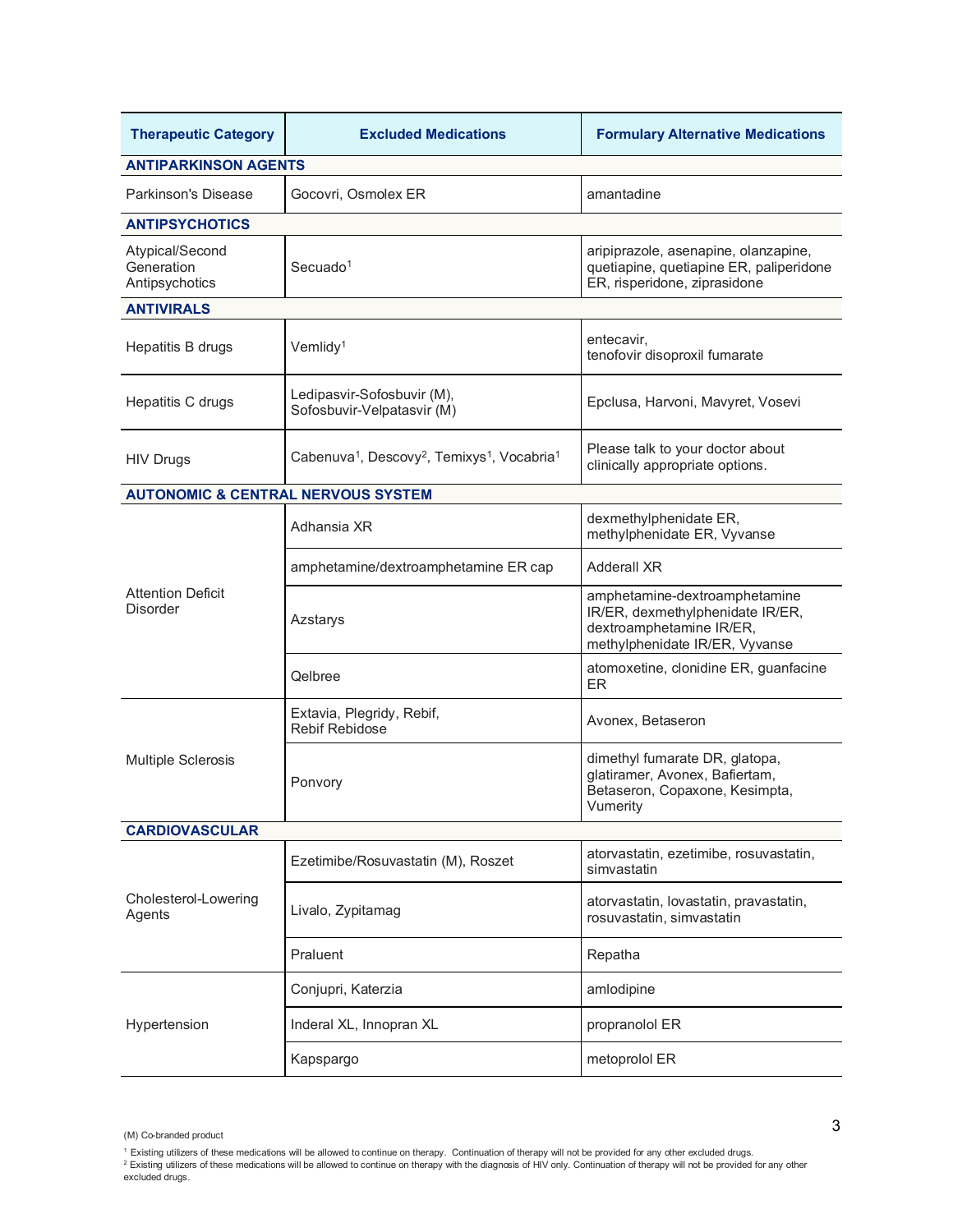| <b>Therapeutic Category</b>            | <b>Excluded Medications</b> | <b>Formulary Alternative Medications</b>                            |  |
|----------------------------------------|-----------------------------|---------------------------------------------------------------------|--|
| <b>CARDIOVASCULAR</b>                  |                             |                                                                     |  |
| Hypertension with<br>Osteoarthritis    | Consensi                    | amlodipine, celecoxib                                               |  |
| <b>CHEMOTHERAPY AGENTS</b>             |                             |                                                                     |  |
| <b>Alkylating Agents</b>               | Belrapzo, Treanda           | <b>Bendeka</b>                                                      |  |
| Antiandrogens                          | Yonsa                       | Xtandi                                                              |  |
| Asparaginase Enzyme<br>Therapy Agents  | Rylaze                      | Oncaspar                                                            |  |
| <b>Combination Agents</b>              | Inqovi                      | Please talk to your doctor about<br>clinically appropriate options. |  |
| <b>Cytolytic Antibodies</b>            | Riabni, Truxima             | Ruxience                                                            |  |
| <b>HER-2 Inhibitors</b>                | Herzuma, Ogivri, Ontruzant  | Kanjinti, Phesgo, Trazimera                                         |  |
|                                        | Fotivda                     | Please talk to your doctor about<br>clinically appropriate options. |  |
| Kinase Inhibitors                      | Pemazyre                    | Truseltiq                                                           |  |
|                                        | Rezurock                    | Imbruvica, Jakafi                                                   |  |
|                                        | Tepmetko                    | Tabrecta                                                            |  |
| Methyltransferase<br><b>Inhibitors</b> | Tazverik                    | Please talk to your doctor about                                    |  |
| Miscellaneous                          | Darzalex Faspro             | clinically appropriate options.                                     |  |
| <b>CONTRACEPTIVES</b>                  |                             |                                                                     |  |
| Gel                                    | Phexxi                      | Please talk to your doctor about<br>clinically appropriate options. |  |
| Oral                                   | Lo Loestrin                 | junel FE, larin FE, microgestin FE,<br>tarina FE                    |  |
|                                        | Nextstellis                 | drospirenone/ethinyl estradiol, loryna,<br>nikki, Natazia           |  |
|                                        | Slynd                       | camila, incassia, nora-be,<br>norethindrone, norlyda, norlyroc      |  |

<sup>(</sup>M) Co-branded product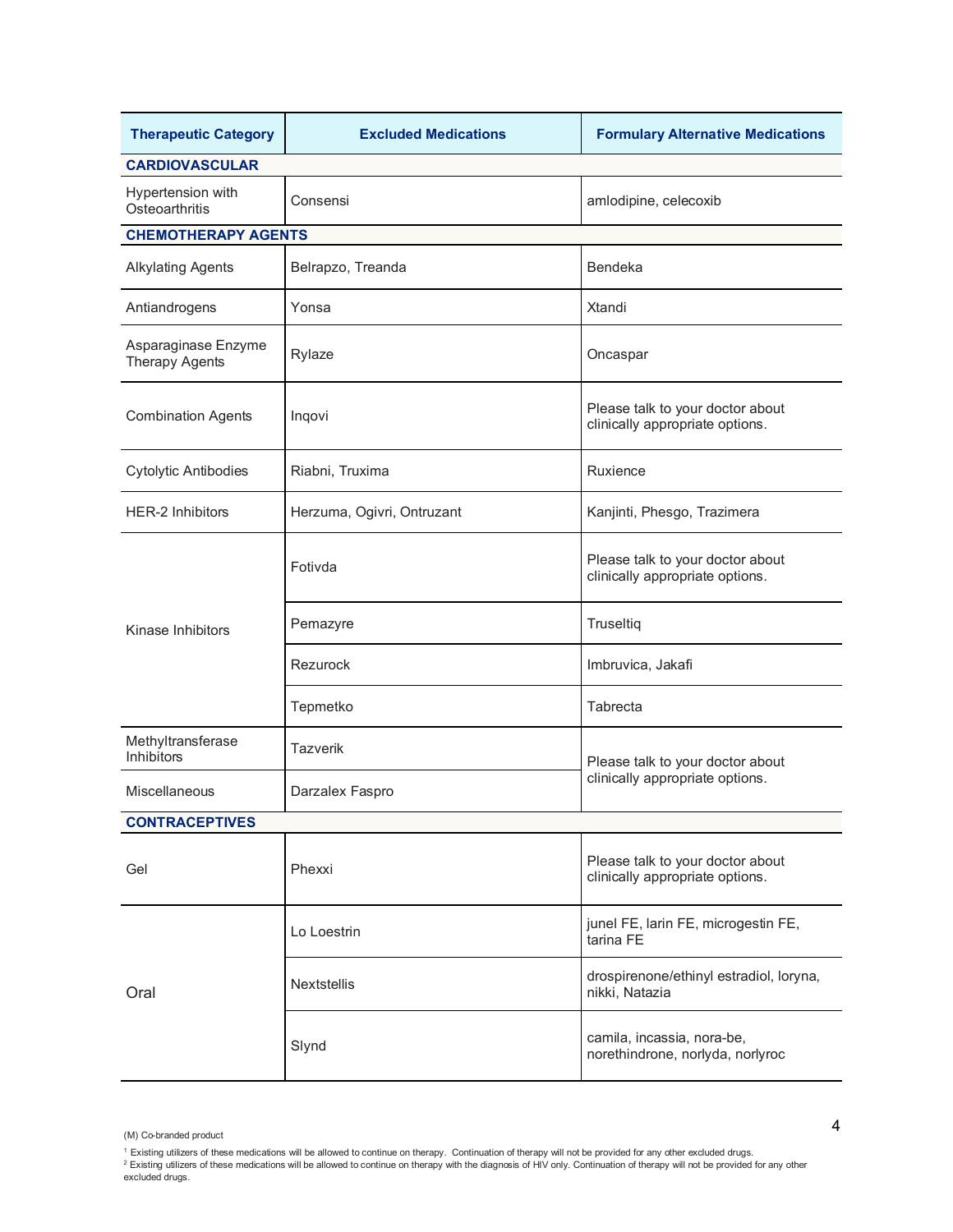| <b>Therapeutic Category</b>    | <b>Excluded Medications</b>                                                              | <b>Formulary Alternative Medications</b>                                                                                                                                                                   |  |  |
|--------------------------------|------------------------------------------------------------------------------------------|------------------------------------------------------------------------------------------------------------------------------------------------------------------------------------------------------------|--|--|
| <b>CONTRACEPTIVES</b>          |                                                                                          |                                                                                                                                                                                                            |  |  |
| Patch                          | Twirla                                                                                   | levonorgestrel/ethinyl estradiol<br>combined generic oral contraceptive,<br>xulane                                                                                                                         |  |  |
| <b>CORTICOSTEROIDS</b>         |                                                                                          |                                                                                                                                                                                                            |  |  |
|                                | Alkindi Sprinkle                                                                         | hydrocortisone                                                                                                                                                                                             |  |  |
| Oral Steroids                  | Hemady                                                                                   | dexamethasone                                                                                                                                                                                              |  |  |
|                                | Rayos                                                                                    | prednisone                                                                                                                                                                                                 |  |  |
| <b>DERMATOLOGICAL AGENTS</b>   |                                                                                          |                                                                                                                                                                                                            |  |  |
|                                | Avita, Differin lotion                                                                   | adapalene, tretinoin cream/gel, Retin-A<br>micro gel 0.06% and 0.08%                                                                                                                                       |  |  |
| <b>Topical Acne Treatment</b>  | Aklief, Clindagel, Veltin                                                                | adapalene, adapalene/benzoyl<br>peroxide, clindamycin<br>gel/lotion/solution, clindamycin/benzoyl<br>peroxide, dapsone,<br>erythromycin/benzoyl peroxide, tretinoin<br>cream, Aczone 7.5%, Amzeeq, Onexton |  |  |
|                                | Arazlo, Fabior, Tazorac cream 0.05%;<br>Tazorac gel 0.05%, 0.1%; Tazarotene foam<br>0.1% | tazarotene cream                                                                                                                                                                                           |  |  |
|                                | Winlevi                                                                                  | adapalene, clindamycin, dapsone,<br>tazarotene cream, tretinoin cream                                                                                                                                      |  |  |
| <b>Topical Anesthetics</b>     | <b>ZTlido</b>                                                                            | lidocaine patch                                                                                                                                                                                            |  |  |
| <b>Topical Antifungals</b>     | Jublia                                                                                   | ciclopirox, tavaborole, terbinafine,<br>Kerydin                                                                                                                                                            |  |  |
| <b>Topical Anti-Infectives</b> | Noritate cream                                                                           | azelaic acid gel, ivermectin 1%,<br>metronidazole cream/gel/lotion, Finacea<br>foam, Soolantra                                                                                                             |  |  |
|                                | <b>ALA Scalp lotion</b>                                                                  | hydrocortisone                                                                                                                                                                                             |  |  |
|                                | Apexicon E cream                                                                         | fluocinonide, betamethasone                                                                                                                                                                                |  |  |
| <b>Topical Corticosteroids</b> | Capex shampoo                                                                            | flucinolone acetonide scalp oil, Derma-<br>Smoothe/FS                                                                                                                                                      |  |  |
|                                | Cordran tape                                                                             | flurandrenolide                                                                                                                                                                                            |  |  |
|                                | Halobetasol foam(M), Lexette                                                             | betamethasone, clobetasol, halobetasol<br>cream/ointment                                                                                                                                                   |  |  |

<sup>(</sup>M) Co-branded product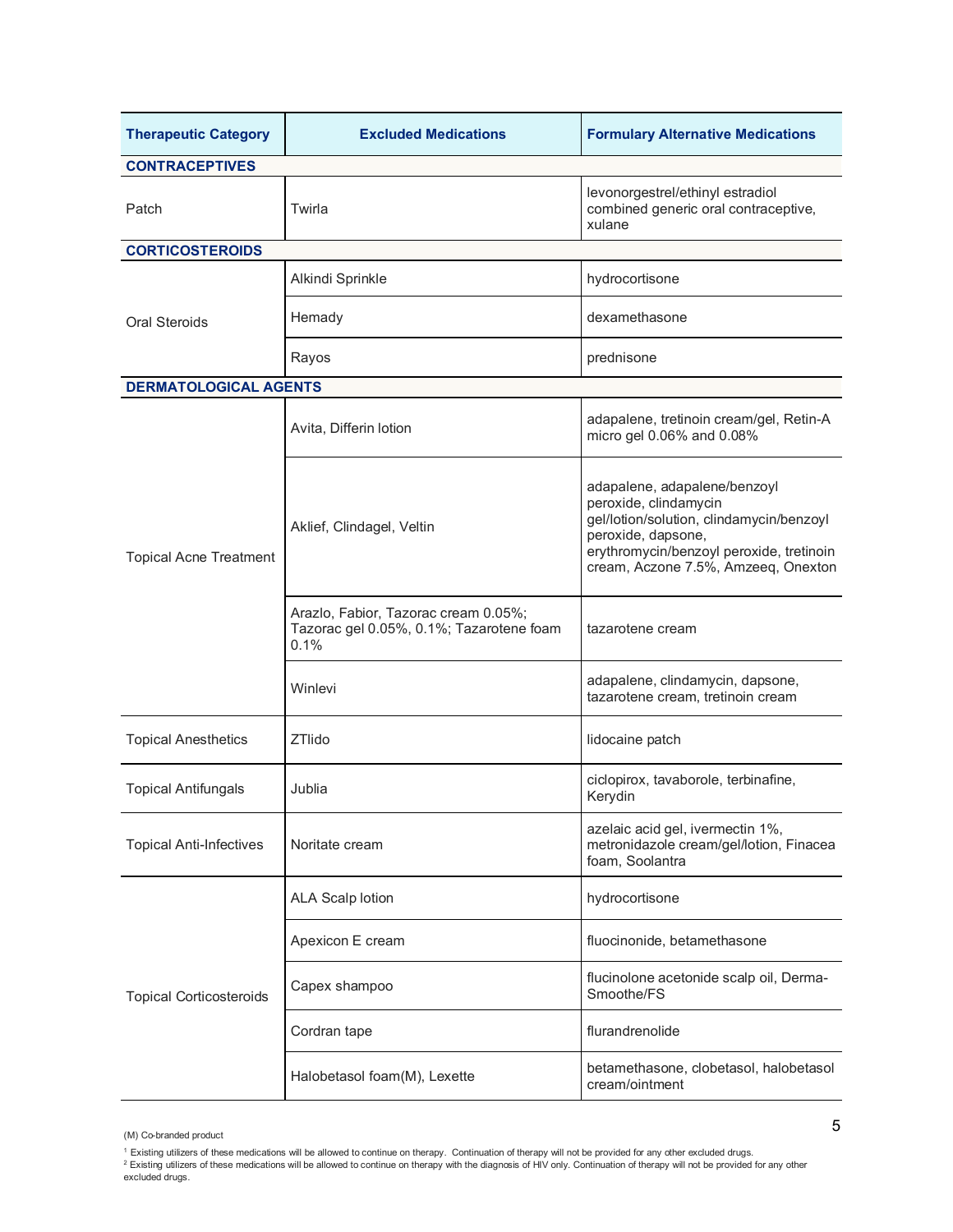| <b>Therapeutic Category</b>                                   | <b>Excluded Medications</b>                                                                                                                  | <b>Formulary Alternative Medications</b>                                        |  |
|---------------------------------------------------------------|----------------------------------------------------------------------------------------------------------------------------------------------|---------------------------------------------------------------------------------|--|
| <b>DERMATOLOGICAL AGENTS</b>                                  |                                                                                                                                              |                                                                                 |  |
|                                                               | Halog ointment                                                                                                                               | betamethasone, mometasone,<br>triamcinolone                                     |  |
|                                                               | Impeklo lotion                                                                                                                               | augmented betamethasone<br>dipropionate, clobetasol                             |  |
|                                                               | Impoyz cream                                                                                                                                 | clobetasol                                                                      |  |
| <b>Topical Corticosteroids</b>                                | Pandel cream                                                                                                                                 | flurandrenolide, hydrocortisone<br>valerate, triamcinolone acetonide            |  |
|                                                               | Psorcon cream, Verdeso foam                                                                                                                  | betamethasone, fluocinolone                                                     |  |
|                                                               | Trianex ointment 0.05%                                                                                                                       | hydrocortisone valerate, triamcinolone<br>acetonide                             |  |
|                                                               | Ultravate lotion                                                                                                                             | clobetasol proprionate, fluocinonide,<br>halobetasol proprionate                |  |
| <b>Topical Plaque Psoriasis</b>                               | Calcipotriene foam 0.005% (M), Sorilux                                                                                                       | calcipotriene                                                                   |  |
|                                                               | Duobrii lotion                                                                                                                               | clobetasol, fluocinonide, halobetasol,<br>tazorotene, Enstilar                  |  |
|                                                               | Wynzora                                                                                                                                      | calcipotriene,<br>calcipotriene/betamethasone, Enstilar,<br>Taclonex suspension |  |
| <b>DIABETES</b>                                               |                                                                                                                                              |                                                                                 |  |
| Anti-Hyperglycemic<br>Agents                                  | Glucagen Hypokit, Gvoke Hypopen, Gvoke<br>Kit, Gvoke PFS                                                                                     | glucagon (generic), Baqsimi, Glucagon<br>(made by Fresenius), Zegalogue         |  |
| Blood Glucose Meters,<br>Test Strips and Control<br>Solutions | Examples: Abbott (FreeStyle, Precision),<br>Arkray(Glucocard), Lifescan (Onetouch),<br>Trividia, (TRUEtest, TRUEtrack), Roche<br>(Accu-Chek) | Ascencia (Contour, Contour Next)                                                |  |
| <b>Continuous Glucose</b><br>Monitoring (CGM)                 | Freestyle Libre                                                                                                                              | Dexcom                                                                          |  |
| <b>Blood Sugar Regulators</b><br>Miscellaneous                | metformin HCI 24hr ER osmotic release,<br>metformin HCI 24hr ER modified release                                                             | metformin ER                                                                    |  |
| Dipeptidyl Peptidase-4<br>(DPP4) Inhibitors &<br>Combinations | Alogliptin(M), Alogliptin with metformin(M),<br>Alogliptin with pioglitazone(M), Kazano,<br>Kombiglyze XR, Nesina, Onglyza, Oseni            | Janumet, Janumet XR, Januvia,<br>Jentadueto, Jentadueto XR, Tradjenta           |  |
| <b>Basal insulins</b>                                         | Basaglar, Insulin Glargine-YFGN, Levemir,<br>Semglee, Semglee-YFGN, Tresiba                                                                  | Lantus, Toujeo                                                                  |  |

<sup>(</sup>M) Co-branded product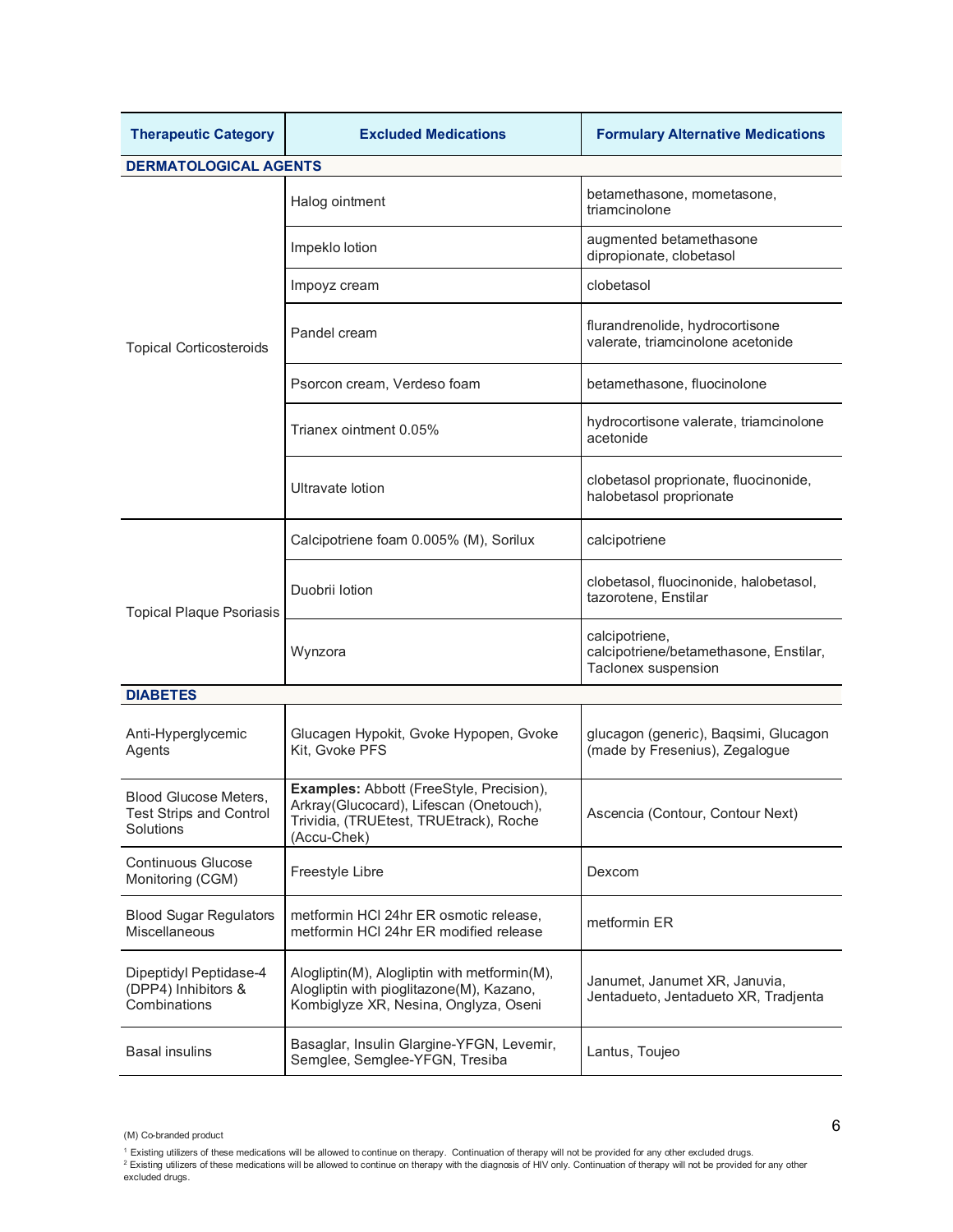| <b>Therapeutic Category</b>                                                     | <b>Excluded Medications</b>                                                                | <b>Formulary Alternative Medications</b>                                   |  |
|---------------------------------------------------------------------------------|--------------------------------------------------------------------------------------------|----------------------------------------------------------------------------|--|
| <b>DIABETES</b>                                                                 |                                                                                            |                                                                            |  |
| Glucagon-Like Peptide-<br>1(GLP1) Agonists                                      | Adlyxin                                                                                    | Bydureon, Bydureon BCise, Byetta,<br>Ozempic, Rybelsus, Trulicity, Victoza |  |
| <b>Insulins</b>                                                                 | Novolin, Novolin Relion                                                                    | Humulin                                                                    |  |
| Rapid-Acting Insulins                                                           | Admelog, Apidra, Fiasp, Insulin Aspart (M),<br>Insulin Lispro (M), Novolog, Novolog Relion | Humalog, Lyumjev                                                           |  |
| Sodium-Glucose Co-<br>transporter (SGLT2)<br>Inhibitors - Single Agent          | Invokana, Steglatro                                                                        | Farxiga, Jardiance                                                         |  |
| Sodium-Glucose Co-<br>transporter (SGLT2)<br>inhibitors - Combination<br>Agents | Invokamet, Invokamet XR, Segluromet                                                        | Synjardy, Synjardy XR, Xigduo XR                                           |  |
| SGLT2 and DPP4<br>Combinations                                                  | QTERN, Steglujan                                                                           | Glyxambi, Trijardy XR                                                      |  |
| <b>ENDOCRINE (OTHER)</b>                                                        |                                                                                            |                                                                            |  |
| <b>Cortisol Synthesis</b><br><b>Inhibitors</b>                                  | Isturisa                                                                                   | ketoconazole tabs, Korlym                                                  |  |
| <b>Growth Hormones</b>                                                          | Genotropin, Humatrope, Omnitrope, Saizen,<br>Zomacton                                      | Norditropin, Nutropin                                                      |  |
| Infertility                                                                     | Gonal-F, Gonal-F RFF                                                                       | Follistim AQ                                                               |  |
|                                                                                 | Cetrotide                                                                                  | ganirelix (made by Organon)                                                |  |
| Somatostatin Analog                                                             | Mycapssa                                                                                   | octreotide injection                                                       |  |
|                                                                                 | Signifor (SQ)                                                                              | <b>Signifor LAR</b>                                                        |  |
| Testosterone<br>Replacement                                                     | Aveed, Jatenzo, Natesto, Testopel                                                          | testosterone, Androderm, Xyosted                                           |  |
| <b>ENZYME DISORDERS</b>                                                         |                                                                                            |                                                                            |  |
| Duchenne Muscular<br>dystrophy (DMD)                                            | Amondys 45, Exondys 51, Vyondys 53                                                         | dexamethasone, methylprednisolone,<br>prednisone                           |  |
| <b>GASTROINTESTINAL</b>                                                         |                                                                                            |                                                                            |  |
| Anti-Diarrheal Agents                                                           | Motofen                                                                                    | diphenoxylate/atropine, loperamide                                         |  |
| Antiemetics                                                                     | Sancuso patch                                                                              | granisetron solution/tablet,<br>ondansetron ODT                            |  |
| Anti-Inflammatory,<br>Anti-Ulcer Agents                                         | ibuprofen/famotidine, Duexis<br>famotidine, ibuprofen                                      |                                                                            |  |

<sup>(</sup>M) Co-branded product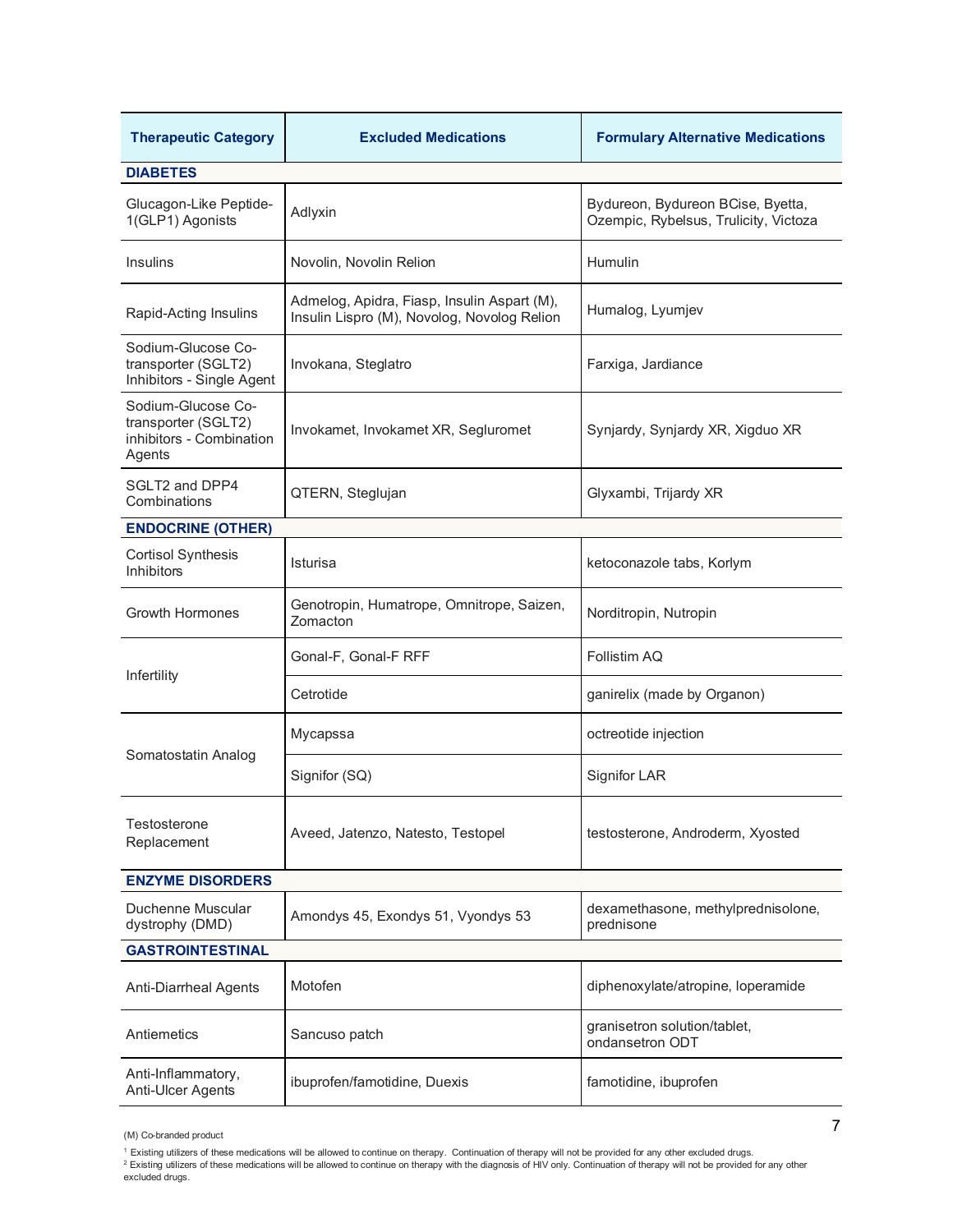| <b>Therapeutic Category</b>                                                                           | <b>Excluded Medications</b>                                                                        | <b>Formulary Alternative Medications</b>                                                          |  |
|-------------------------------------------------------------------------------------------------------|----------------------------------------------------------------------------------------------------|---------------------------------------------------------------------------------------------------|--|
| <b>GASTROINTESTINAL</b>                                                                               |                                                                                                    |                                                                                                   |  |
| Irritable Bowel<br>Syndrome with<br>Constipation/ Chronic<br>Idiopathic Constipation<br>$(IBS-C/ClC)$ | Amitiza, Lubiprostone (M), Trulance                                                                | Linzess                                                                                           |  |
| Opioid-Induced<br>Constipation (OIC)                                                                  | Amitiza, Lubiprostone (M), Movantik, Relistor                                                      | Symproic                                                                                          |  |
|                                                                                                       | Dipentum                                                                                           | balsalazide, mesalamine DR cap<br>400mg, Apriso, Lialda                                           |  |
| Inflammatory Bowel<br>Disease                                                                         | mesalamine cap 0.375gm                                                                             | Apriso                                                                                            |  |
|                                                                                                       | mesalamine tab 1.2gm                                                                               | Lialda                                                                                            |  |
|                                                                                                       | Ortikos                                                                                            | budesonide ER                                                                                     |  |
| Laxatives                                                                                             | Osmoprep, Plenvu                                                                                   | gavilyte, peg 3350, Clenpiq, Suprep                                                               |  |
| <b>Pancreatic Enzymes</b>                                                                             | Pancreaze, Pertzye, Viokace                                                                        | Creon, Zenpep                                                                                     |  |
| Proton Pump Inhibitors                                                                                | omeprazole with sodium bicarbonate (cap,<br>powder pak), Dexilant, Rabeprazole sprinkle<br>cap (M) | esomeprazole magnesium delayed<br>release, lansoprazole, omeprazole,<br>pantoprazole, rabeprazole |  |
| <b>HEMATOLOGICAL</b>                                                                                  |                                                                                                    |                                                                                                   |  |
| <b>Coagulation Factors</b>                                                                            | Sevenfact <sup>1</sup>                                                                             | Novoseven                                                                                         |  |
| Cyclin-Dependent<br>Kinase Inhibitor                                                                  | Cosela                                                                                             | Nivestym, Zarzio                                                                                  |  |
| Erythropoiesis-<br><b>Stimulating Agents</b>                                                          | Epogen                                                                                             | Aranesp, Procrit, Retacrit                                                                        |  |
| Hemophilia A                                                                                          | Esperoct <sup>1</sup>                                                                              | Adynovate, Afstyla, Eloctate, Jivi                                                                |  |
| Long-Acting<br>Granulocyte-Colony<br><b>Stimulating Factor (G-</b><br>CSFs)                           | Fulphila, Nyvepria, Udenyca                                                                        | Neulasta, Ziextenzo                                                                               |  |
| Short-Acting<br>Granulocyte-Colony<br>Stimulating Factor (G-<br>CSFs)                                 | Granix, Neupogen                                                                                   | Nivestym, Zarxio                                                                                  |  |
| <b>IMMUNOMODULATORS</b>                                                                               |                                                                                                    |                                                                                                   |  |
| Calcineurin Inhibitor                                                                                 | Lupkynis                                                                                           | Benlysta                                                                                          |  |
| Folate Analog Metabolic<br>Inhibitor                                                                  | Otrexup, Reditrex                                                                                  | methotrexate, Rasuvo                                                                              |  |

<sup>(</sup>M) Co-branded product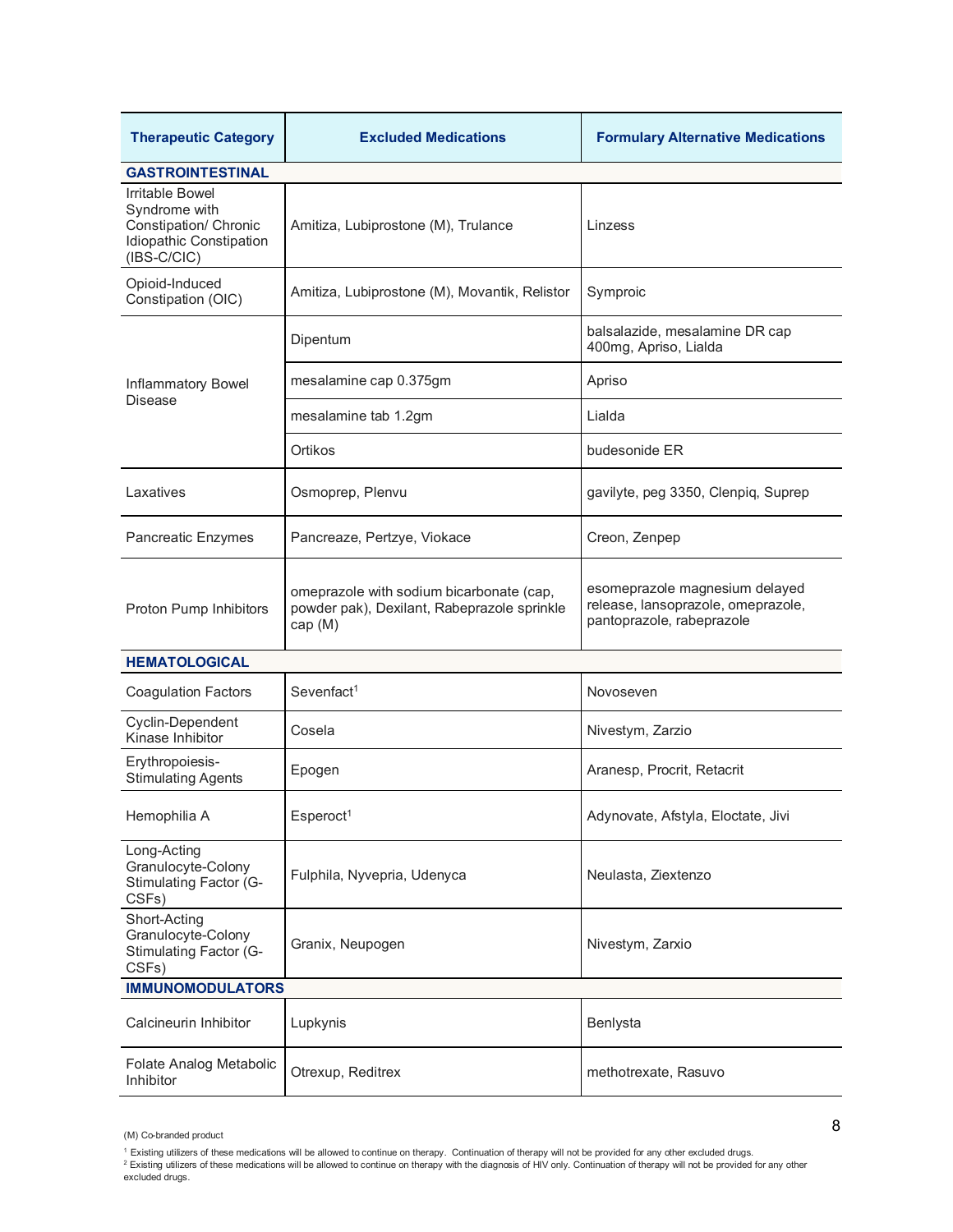| <b>Therapeutic Category</b>                       | <b>Excluded Medications</b>                                                    | <b>Formulary Alternative Medications</b>                                                                                                                                 |  |
|---------------------------------------------------|--------------------------------------------------------------------------------|--------------------------------------------------------------------------------------------------------------------------------------------------------------------------|--|
| <b>IMMUNOMODULATORS</b>                           |                                                                                |                                                                                                                                                                          |  |
| Immune Globulin,<br>Intravenous (IVIG)            | Asceniv, Panzyga                                                               | Gammagard, Gammaplex, Gamunex-C,<br>Privigen                                                                                                                             |  |
| Immune Globulin,<br>Subcutaneous (SCIG)           | Cutaquig                                                                       | Cuvitru, Hizentra, Xembify                                                                                                                                               |  |
| Interleukin-17 (IL-17)<br>Inhibitor               | Cosentyx                                                                       | Taltz                                                                                                                                                                    |  |
| <b>JAK Inhibitor</b>                              | Olumiant                                                                       | Rinvoq, Xeljanz, Xeljanz XR                                                                                                                                              |  |
| <b>TNF Inhibitor</b>                              | Infliximab, Remicade, Renflexis                                                | Avsola, Inflectra                                                                                                                                                        |  |
| <b>IMMUNOTHERAPY</b>                              |                                                                                |                                                                                                                                                                          |  |
| Oral                                              | Palforzia                                                                      | Please talk to your doctor about<br>clinically appropriate options.                                                                                                      |  |
| <b>OPHTHALMIC</b>                                 |                                                                                |                                                                                                                                                                          |  |
| Antiglaucoma Drugs                                | Vyzulta, Zioptan                                                               | latanoprost ophthalmic solution,<br>travoprost ophthalmic solution, Lumigan                                                                                              |  |
|                                                   | Timoptic Ocudose 0.25%                                                         | timolol ophthalmic solution                                                                                                                                              |  |
| Antihistamines                                    | Zerviate                                                                       | azelastine ophthalmic solution,<br>bepotastine ophthalmic solution,<br>olopatadine ophthalmic solution                                                                   |  |
| Dry Eye Disease                                   | Cequa                                                                          | Restasis, Xiidra                                                                                                                                                         |  |
|                                                   | cyclosporine ophthalmic emulsion                                               | Restasis                                                                                                                                                                 |  |
| Non-Steroidal Anti-<br><b>Inflammatory Agents</b> | Bromsite, Ilevro, Nevanac                                                      | bromfenac ophthalmic solution,<br>diclofenac ophthalmic solution,<br>flurbiprofen sodium ophthalmic solution,<br>ketorolac tromethamine ophthalmic<br>solution, Prolensa |  |
| Wet Age-Related<br><b>Macular Degeneration</b>    | Beovu                                                                          | ophthalmic bevacizumab (compound),<br>Eylea, Lucentis, Macugen                                                                                                           |  |
| <b>OTHER</b>                                      |                                                                                |                                                                                                                                                                          |  |
| Alzheimer's Disease                               | Please talk to your doctor about<br>Aduhelm<br>clinically appropriate options. |                                                                                                                                                                          |  |
| Amyotrophic Lateral<br>Sclerosis (ALS)            | Exservan                                                                       | riluzole                                                                                                                                                                 |  |
| <b>Antigout Agents</b>                            | Colchicine capsule (M), Colcrys, Gloperba,<br>Mitigare                         | colchicine tablet                                                                                                                                                        |  |
| Antihistamines and<br>Combinations                | Clarinex-D                                                                     | desloratadine, pseudoephedrine                                                                                                                                           |  |

<sup>(</sup>M) Co-branded product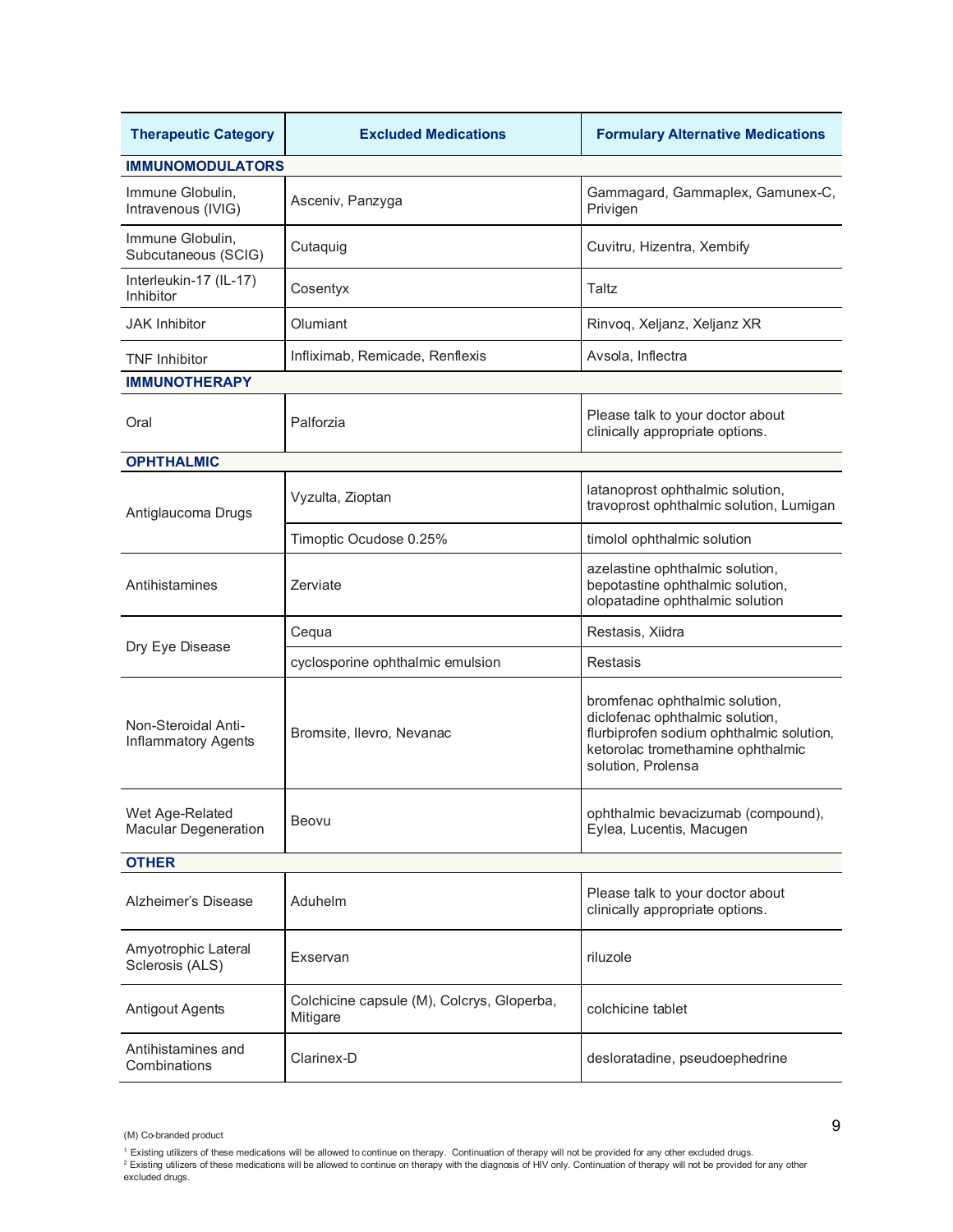| <b>Therapeutic Category</b>                                      | <b>Excluded Medications</b>                                                                                                 | <b>Formulary Alternative Medications</b>                            |  |
|------------------------------------------------------------------|-----------------------------------------------------------------------------------------------------------------------------|---------------------------------------------------------------------|--|
| <b>OTHER</b>                                                     |                                                                                                                             |                                                                     |  |
| <b>Bile Acid Therapy</b>                                         | Reltone, Ursodiol (M)                                                                                                       | ursodiol                                                            |  |
| <b>Chelating Agents</b>                                          | penicillamine cap                                                                                                           | penicillamine tab, Depen Titra                                      |  |
| Diabetic Gastroparesis                                           | Gimoti                                                                                                                      | metoclopramide                                                      |  |
| Duchenne Muscular<br>Dystrophy (DMD)                             | Viltepso                                                                                                                    | dexamethasone, methylprednisolone                                   |  |
| Iron Replacement<br>Therapy                                      | Accrufer                                                                                                                    | ferrous fumarate, ferrous gluconate,<br>ferrous sulfate             |  |
| Lambert-Eaton<br>Myasthenic Syndrome<br>(LEMS)                   | Firdapse                                                                                                                    | Ruzurgi                                                             |  |
| Long-Chain Fatty Acid<br><b>Oxidation Disorders</b><br>(LC-FAOD) | Dojolvi                                                                                                                     | Please talk to your doctor about<br>clinically appropriate options. |  |
| <b>Multivitamins</b>                                             | Examples: Folic-K, Genicin Vita-S, Hylavite,<br>Lorid, Tronvite, Xvite                                                      | Any preferred multivitamin                                          |  |
| Obesity                                                          | Contrave                                                                                                                    | phentermine, Qsymia, Saxenda,<br>Wegovy                             |  |
|                                                                  | Imcivree                                                                                                                    | Please talk to your doctor about<br>clinically appropriate options. |  |
| <b>Opioid Reversal Agents</b>                                    | Lifems Naloxone                                                                                                             | naloxone, Kloxxado, Narcan                                          |  |
| Osteoarthritis/Hyaluronic<br>Acid Injections                     | Gel-One, Genvisc, Hyalgan, Hymovis,<br>Monovisc, Orthovisc, Supartz FX, Synvisc,<br>Synvisc-One, Triluron, Trivisc, Visco-3 | Durolane, Euflexxa, Gelsyn-3                                        |  |
| Osteoporosis                                                     | Forteo                                                                                                                      | Teriparatide, Tymlos                                                |  |
| Platelet-Modifying Agent                                         | Aspirin/Omeprazole (M), Yosprala                                                                                            | aspirin, omeprazole                                                 |  |
| Polycystic Kidney<br><b>Disease</b>                              | Jynarque                                                                                                                    | Please talk to your doctor about<br>clinically appropriate options. |  |
| <b>Prenatal Vitamins</b>                                         | Examples: Azesco, Pregenna, Prenate,<br>Any preferred prenatal vitamin<br>Trinaz, Vitafol FE, Vitathely, Zalvit             |                                                                     |  |
| Sickle Cell Anemia                                               | Oxbryta                                                                                                                     | hydroxyurea                                                         |  |
| Sleep Disturbance<br>Agents                                      | Hetlioz, Hetlioz LQ                                                                                                         | Please talk to your doctor about<br>clinically appropriate options. |  |

<sup>(</sup>M) Co-branded product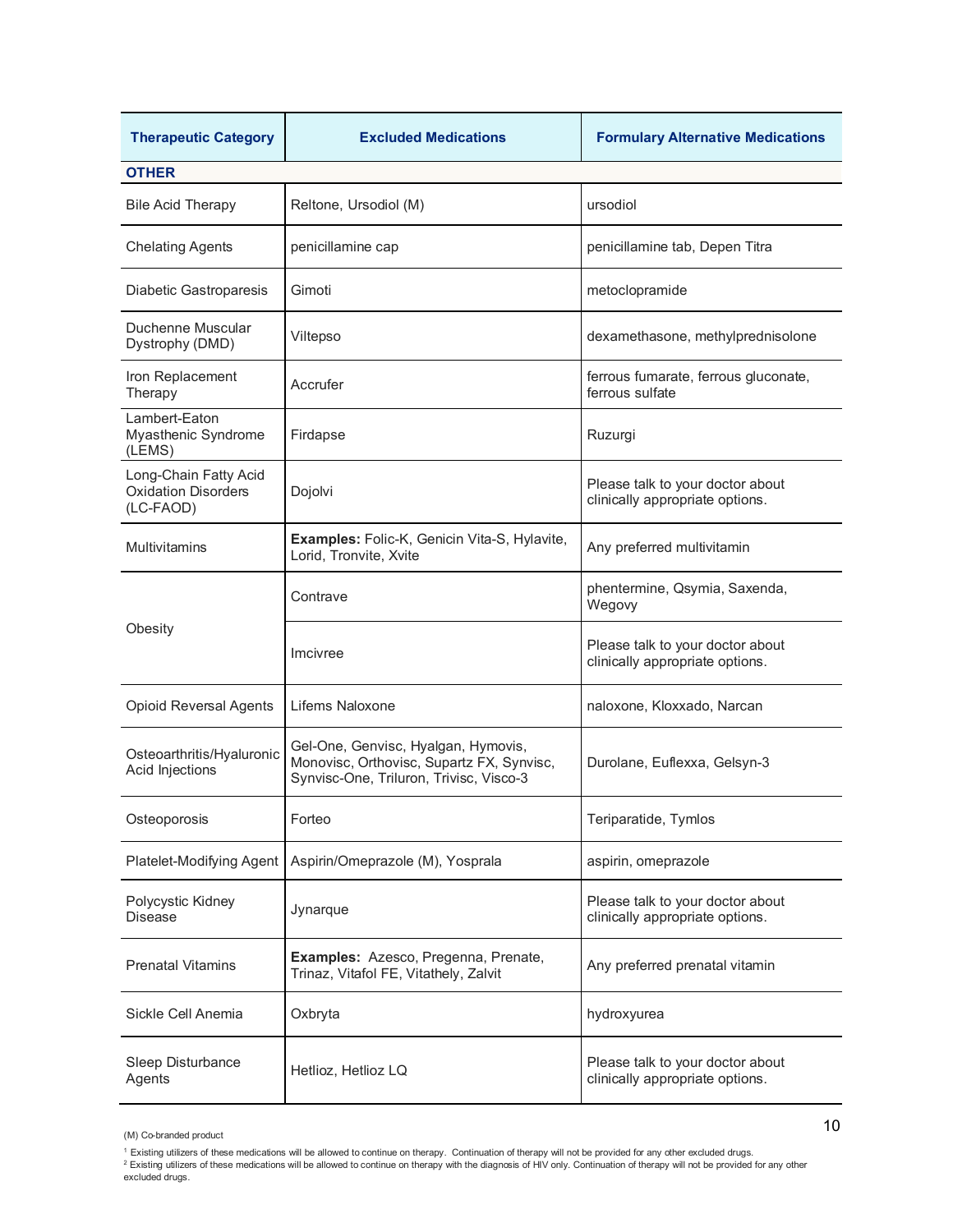| <b>Therapeutic Category</b>                                                                                                                                                                                                                          | <b>Excluded Medications</b>                                                                                                                | <b>Formulary Alternative Medications</b>                                                                 |  |
|------------------------------------------------------------------------------------------------------------------------------------------------------------------------------------------------------------------------------------------------------|--------------------------------------------------------------------------------------------------------------------------------------------|----------------------------------------------------------------------------------------------------------|--|
| <b>OTHER</b>                                                                                                                                                                                                                                         |                                                                                                                                            |                                                                                                          |  |
| <b>Thyroid Agents</b>                                                                                                                                                                                                                                | Levothyroxine caps (M), Thyquidity,<br>Tirosint caps, solution                                                                             | levothyroxine                                                                                            |  |
| <b>RESPIRATORY</b>                                                                                                                                                                                                                                   |                                                                                                                                            |                                                                                                          |  |
| Allergy: Nasal Steroids                                                                                                                                                                                                                              | Xhance                                                                                                                                     | mometasone furoate, Beconase AQ                                                                          |  |
| COPD: Inhaled<br>Anticholinergics                                                                                                                                                                                                                    | Incruse Ellipta, Tudorza                                                                                                                   | Spiriva                                                                                                  |  |
| COPD: Long-Acting<br>Beta Agonist/Long-<br><b>Acting Muscarinic</b><br><b>Agonist Combination</b><br><b>Inhalers</b>                                                                                                                                 | Bevespi, Duaklir                                                                                                                           | Anoro Ellipta, Stiolto Respimat                                                                          |  |
| <b>Cystic Fibrosis</b>                                                                                                                                                                                                                               | Cayston, Kitabis Pak,<br>Tobramycin Neb 300mg/5ml (M)                                                                                      | tobramycin nebulizer soln, TOBI<br>podhaler                                                              |  |
| Pulmonary Anti-<br>Inflammatory Inhalers                                                                                                                                                                                                             | Alvesco, Armonair Digihaler, Asmanex,<br>Asmanex HFA, QVAR Redihaler                                                                       | Arnuity Ellipta, Flovent Diskus, Flovent<br><b>HFA, Pulmicort Flexhaler</b>                              |  |
| Pulmonary Anti-<br>Inflammatory, Long-<br>Acting Beta Agonist<br><b>Combination Inhalers</b>                                                                                                                                                         | Airduo Digihaler, AirDuo Respiclick,<br>Budesonide/Formoterol (M), Dulera,<br>Fluticasone/Salmeterol 55mcg/14,<br>113mcg/14, 232mcg/14 (M) | Advair Diskus, Advair HFA,<br>Breo Ellipta, Symbicort                                                    |  |
|                                                                                                                                                                                                                                                      | fluticasone-salmeterol 100mcg/50,<br>250mcg/50, 500mcg/50, wixela                                                                          | <b>Advair Diskus</b>                                                                                     |  |
| Albuterol HFA (brand alternative for Ventolin<br>HFA made by Prasco) (M), Levalbuterol<br>Short-Acting Beta-2<br>Inhaler (M), Proair Digihaler, Proair HFA,<br>Adrenergic Inhalers<br>Proair Respiclick, Proventil HFA, Ventolin<br>HFA, Xopenex HFA |                                                                                                                                            | Any generic albuterol HFA inhaler<br>(EXCEPTION: albuterol HFA made by<br>Prasco)                        |  |
| Sugar Alcohol Inhalation<br>Therapy                                                                                                                                                                                                                  | <b>Bronchitol</b>                                                                                                                          | hypertonic saline, Pulmozyme                                                                             |  |
| <b>UROLOGICAL</b>                                                                                                                                                                                                                                    |                                                                                                                                            |                                                                                                          |  |
| <b>Erectile Dysfunction</b><br>Oral Agents                                                                                                                                                                                                           | Stendra                                                                                                                                    | sildenafil                                                                                               |  |
| <b>Interstitial Cystitis</b>                                                                                                                                                                                                                         | Elmiron                                                                                                                                    | amitriptyline, hydroxyzine                                                                               |  |
| <b>Overactive Bladder</b><br>(OAB)                                                                                                                                                                                                                   | Gemtesa                                                                                                                                    | darifenacin ER, oxybutynin ER/IR,<br>solifenacin, tolterodine ER/IR, trospium<br>ER/IR, Myrbetrig tablet |  |
|                                                                                                                                                                                                                                                      | Myrbetriq Granules, Vesicare LS                                                                                                            | oxybutynin ER/IR                                                                                         |  |

<sup>(</sup>M) Co-branded product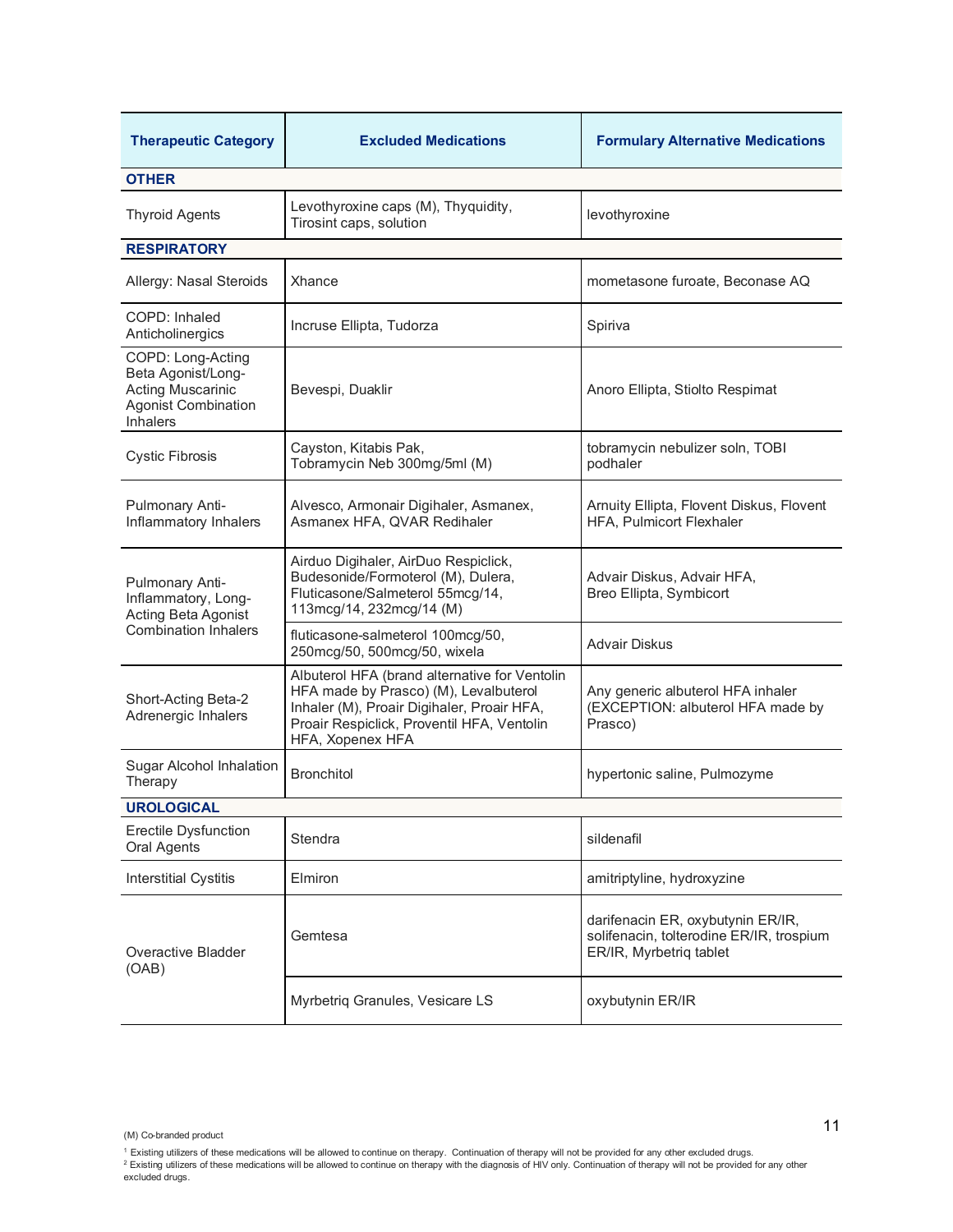## **Excluded brand-name medications with generic equivalents**

The brand-name medications below are excluded on the formulary. These brand-name medications have been identified as having available generic equivalents covered at Tier 1 on the formulary. Speak with your pharmacist to have your excluded brand-name medication substituted with its generic equivalent.

A generic medication contains the same active ingredient(s) as a brand-name medication. An active ingredient is what makes the medication work. For example, Lipitor® and its generic both contain atorvastatin, which reduces the amount of bad cholesterol in the blood. Brand-name medications are often protected by a patent. When the patent ends, drug companies can apply to the U.S. Food and Drug Administration (FDA) to begin making generic versions of the medication.

| Abilify                 | Clobex                | Intuniv              | Prevacid              | Timoptic                |
|-------------------------|-----------------------|----------------------|-----------------------|-------------------------|
| Absorica                | Cloderm               | Kenalog-40 Injection | Prinivil              | Timoptic Ocudose 0.5%   |
| Acanya                  | Colestid              | Kenalog spray        | Pristig               | Timoptic-XE             |
| Aciphex tablet          | Concerta              | Keppra               | Prometrium            | TOBI nebulizer solution |
| Acticlate               | Coreg                 | Keppra XR            | Propecia              | Tobradex suspension     |
| Aczone 5%               | Coreg CR              | Klonopin             | Protonix tab          | Topamax                 |
| Adcirca                 | Cortef                | K-tab                | Provigil              | Topamax sprinkle cap    |
| Adderall                | Cosopt solution       | Kuvan                | Prozac                | Topicort spray          |
| Adipex-P                | Cosopt PF solution    | Lamictal chewable    | Pulmicort inhalation  | <b>Toprol XL</b>        |
| Afinitor                | Cozaar                | Lamictal starter kit | suspension            | Tracleer 62.5,125mg     |
| <b>Afinitor Disperz</b> | Crestor               | Lamictal ODT         | Qudexy XR             | Travatan-Z              |
| Alphagan P 0.15%        | Cuprimine             | Lamictal tab         | Questran              | Treximet                |
| Altace                  | Cymbalta              | Lamictal XR          | Questran Light        | Tribenzor               |
| Ambien                  | Cytomel               | Lasix                | Ranexa                | Tricor                  |
| Ambien CR               | Delestrogen injection | Latisse              | Relafen               | Trileptal               |
| Amrix                   | 20mg/ml, 40mg/ml      | Lescol XL            | Relpax                | Truvada                 |
| Androgel                | Delzicol              | Letairis             | Remodulin injection   | Uceris tab              |
| Arimidex                | Depakote              | Lexapro              | Renagel               | Ultracet                |
| Arthrotec               | Depakote ER           | Lidoderm             | Restoril              | Ultram                  |
| Asacol HD               | Depakote sprinkle cap | Lipitor              | Retin-A               | Vagifem                 |
| Atacand                 | Depo-testosterone     | Loestrin 21          | Retin-A micro gel     | Valium                  |
| Ativan                  | injection             | Loestrin FE          | $0.04\%$ , $0.1\%$    | Valtrex                 |
| Atripla                 | Differin cream, gel   | Lotemax suspension   | Risperdal solution,   | Vanadom                 |
| Avapro                  | Dilantin cap 100mg    | Lotrel               | tablet                | Vectical                |
| Avodart                 | Dilantin chewable     | Lovaza               | <b>Ritalin</b>        | Vesicare tab            |
| Azopt                   | Dilantin suspension   | Lunesta              | <b>Ritalin LA</b>     | Viagra                  |
| Azor                    | <b>Dilaudid</b>       | Lyrica               | Roxicodone            | Vigamox                 |
| <b>Baraclude</b>        | Diovan                | Lyrica CR            | Sabril                | Vimovo                  |
| <b>Benicar</b>          | Diovan HCT            | Maxalt               | Safyral               | Vivelle-Dot             |
| <b>Benicar HCT</b>      | Doryx tab 50, 200mg   | Maxalt-MLT           | Sandostatin injection | Volgelxo                |
| Benzaclin               | Effexor XR            | Metrogel             | Saphris               | Vytorin                 |
| Benzamycin              | Elidel                | <b>Micardis</b>      | Seasonique            | Welchol                 |
| Bepreve                 | Epiduo gel            | Micardis HCT         | Sensipar              | <b>Wellbutrin SR</b>    |
| <b>Bethkis</b>          | EpiPen Jr 0.15mg      | Minastrin            | Seroquel              | <b>Wellbutrin XL</b>    |
| Beyaz                   | Estrace               | Mobic                | Seroquel XR           | Xalatan                 |
| <b>Brisdelle</b>        | Evekeo                | Moviprep             | Silvadene             | Xanax                   |
| <b>Brovana</b>          | Exforge               | <b>MS Contin</b>     | Singulair             | Xanax XR                |
| <b>Butrans</b>          | Exforge HCT           | Nalfon               | Skelaxin              | Yasmin 28               |
| <b>Bystolic</b>         | Fioricet              | Nasonex              | Solodyn               | Yaz                     |
| Canasa                  | Fioricet w/ codeine   | Natroba              | Soma                  | Zanaflex                |
| Carafate                | Firazyr               | Neurontin            | Strattera             | Zegerid                 |
| Carbatrol               | Flomax                | Nexium capsule       | Suboxone              | Zestril                 |
| Cardizem LA             | Focalin               | Niaspan ER           | Sutent                | Zetia                   |
| 180,240,300,            | Focalin XR            | Nitrostat            | Synthroid             | Ziana                   |
| 360, 420mg              | Fortesta              | <b>Norvasc</b>       | Taclonex ointment     | Zocor                   |
| Carnitor solution,      | Generess FE           | Nulytely             | Tamiflu               | Zoloft                  |
| tablet                  | chewable              | Nuvigil              | Targadox              | Zomig tab               |
| Catapres-TTS patch      | Gleevec               | Onfi                 | Targretin             | Zomig ZMT               |
| Celebrex                | Glucagon kit (Lilly)  | Oracea               | Tazorac cream 0.1%    | Zonegran                |
| Celexa                  | Glumetza              | Paxil tab            | Tecfidera             | Zovirax                 |
| Cialis                  | Golytely solution     | Paxil CR             | Tegretol              | Zyclara 3.75%           |
| Ciprodex                | Halog cream           | Percocet             | Tegretol-XR           | Zyprexa                 |
| Clarinex 5mg tab        | Hyzaar                | Plaquenil            | Tenormin              | Zytiga                  |
| Cleocin vaginal cream   | Imitrex               | Plavix               | Testim gel            |                         |
| Climara patch           | <b>Inderal LA</b>     | <b>Pred Forte</b>    | Tikosyn               |                         |
|                         |                       |                      |                       |                         |

<sup>(</sup>M) Co-branded product